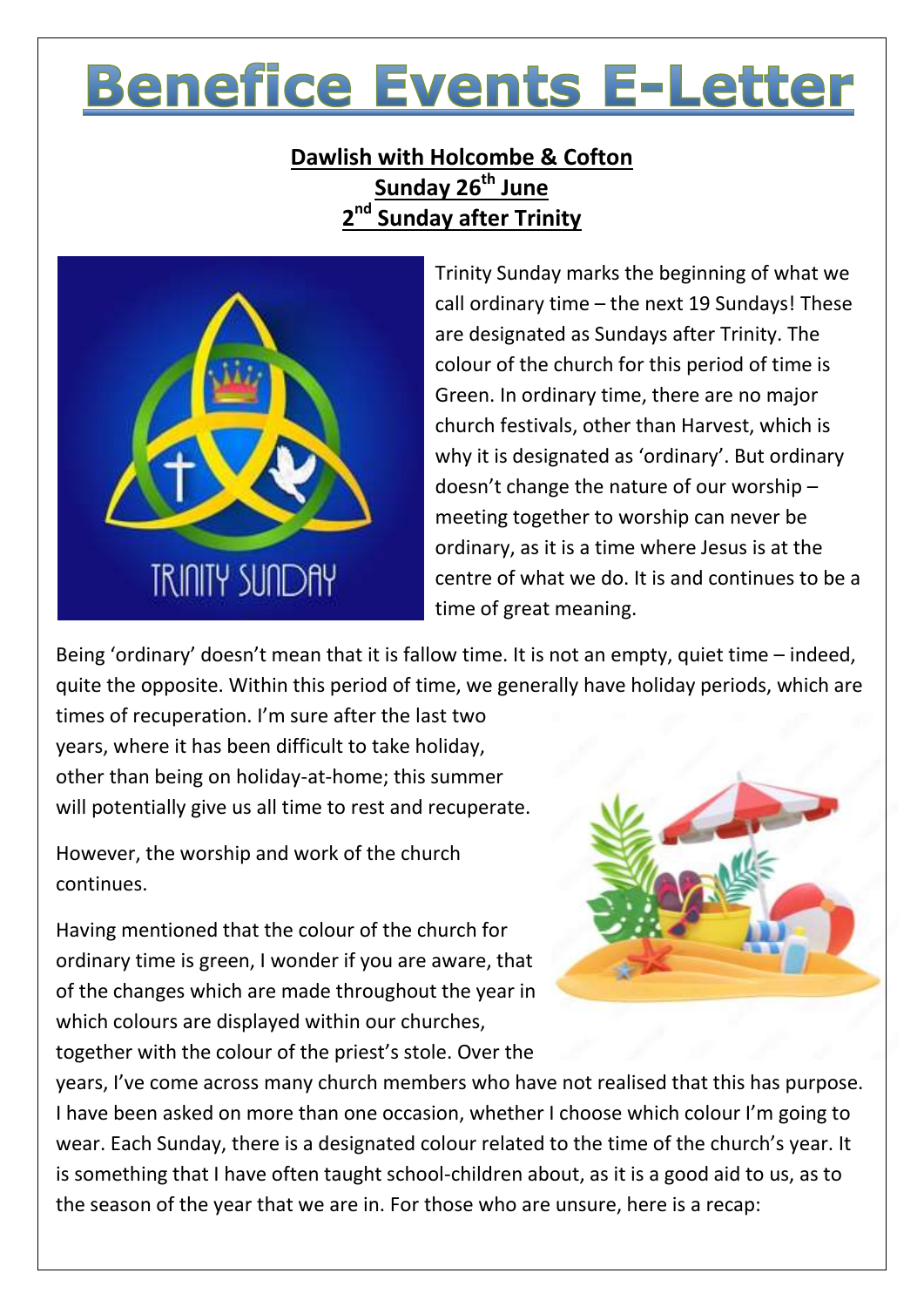

- White/Gold = Christmas, Easter and other times of celebration: e.g., weddings & baptisms
- Red = Kingdom season (November), Pentecost Sunday and Saint's days
	- Purple = Advent and Lent (times of repentance and preparation)
		- Green = Ordinary time and any other times

Note – this may be included the next time we do a church quiz!

With blessings, Dallas



# **Notices**

## **Services**

 $26<sup>th</sup>$  June 9.30am St George's – Morning Worship 10am St Gregory's - Holy Communion 11am St Mary's – Holy Communion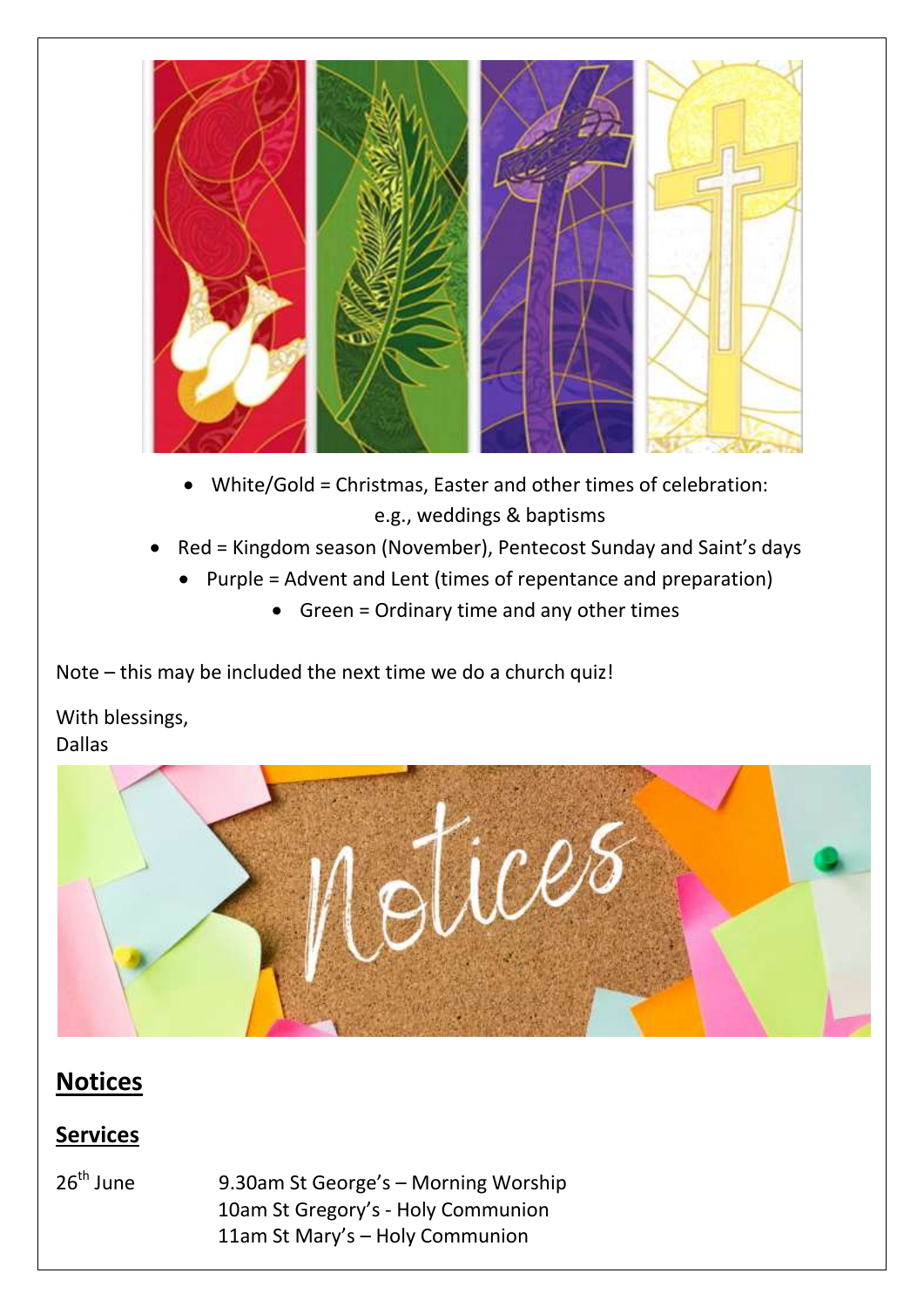29<sup>th</sup> June 10am Midweek communion at St Gregory's

 $3<sup>rd</sup>$  July 8am St Gregory's – Holy Communion 9.30am St George's – Holy Communion 10am St Gregory's – Greg's @ 10 11am St Mary's – Morning Worship

#### --------------------------------- **Prayer meeting:**

---------------------------------

---------------------------------

Information for the meeting on the  $28<sup>th</sup>$  is below: **Topic:** Dallas Ayling's Zoom Meeting **Time:** 28<sup>th</sup> June 2022 09:00 AM London **Meeting ID:** 659 184 2294 **Passcode:** 995468 Join Zoom Meeting: <https://us02web.zoom.us/j/6591842294?pwd=hakfR92WWBnpI1CBn5jr6oxpSCzOg>

### **Mission Community Forum Meeting**

This meeting has been MOVED to the **11th July at 7pm at St Gregory's.** Apologies for the change!

# **Greg's @ 10 service – 3 rd July**

For the Greg's  $\omega$  10 service at St Gregory's on the 3<sup>rd</sup> July, there will be a speaker coming from the Children's Society – Ann Stevens – who will be giving an update on their work. All welcome!



## **Charity Day – St Gregory's**

---------------------------------

On Saturday July 2nd we are having stalls on Dawlish Lawn along with other local organisations as part of a publicising and fund-raising event. We would be most grateful, please, for any donations which you can make to the stalls below. Please leave them in the church office, preferably

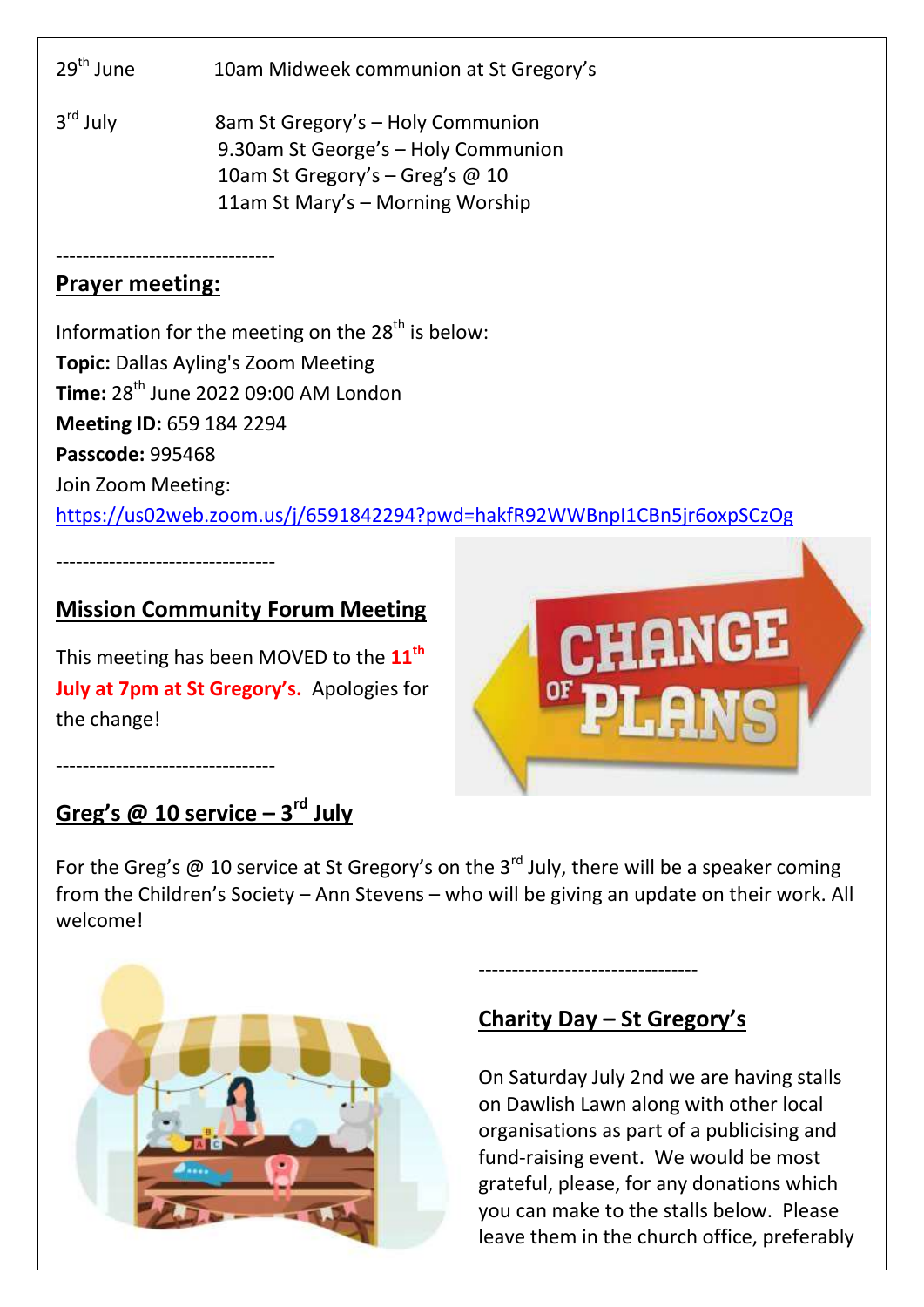with a little tag on and if you would like anything to be collected, please ring Graham Reynolds on 01626 772249. GIFTS and BRIC-A-BRAC CHILDREN'S CLOTHES and TOYS WATER & WINE (Bottles of wine, fruit juices, etc.) TRASH or TREASURE (Any suitable items)

If you would like to help for a while on the stalls please let Graham know. Many Thanks Graham

---------------------------------

#### **Coastline**

The July/August edition of Coastline will be out slightly later than usual, to allow for the special Jubilee edition to be published first. If you have any articles, or advance diary dates, information, snippets etc. for the next main edition, please would you let me have them by 30th June at the latest, earlier if possible. Many thanks, Chris Curd. [prebchris2020@gmail.com;](mailto:prebchris2020@gmail.com) 07771842334

**Julian Group**

---------------------------------

---------------------------------

The Julian prayer group will be meeting at St Gregory's church on Tuesday  $28<sup>th</sup>$  June at 2.30pm. If you would like to come along, please contact Janice Smith. All welcome!





#### **Monthly lunches at Amelia's**

St Mary's and St George's wish to extend an open invitation to all Ladies in the Benefice to attend our monthly lunches at Amelia's, Cofton Country Holidays. Tuesday 28<sup>th</sup> June from 12 noon. Please let Valerie Jeffery know if you hope to attend on 07970255712 or

[valerie@coftonholidays.co.uk](mailto:valerie@coftonholidays.co.uk) Last minute arrivals are most welcome.